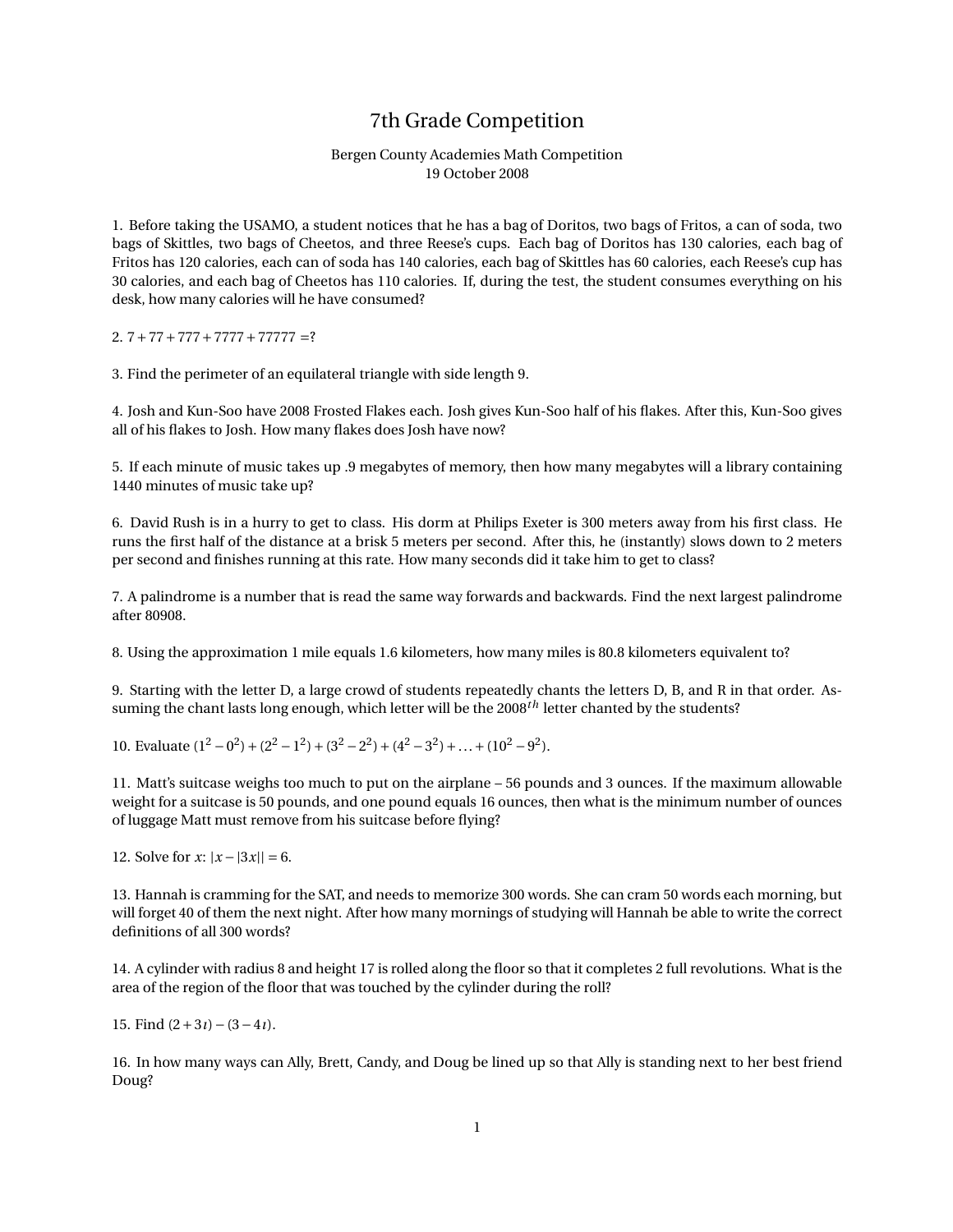17. If 9253824 beads are split among 12 people so that each person has the same whole number of beads, how many are left over?

18. In how many ways can 10 be written as a sum of three (not necessarily distinct) positive integers?

19. A group of people are trying to sit themselves in rows. If they sit in rows of four, there are three people left over. If they sit in rows of five, there are four people left over. If they sit in rows of six, there are five people over. What is the smallest possible number of people in this group?

20. While on page *n* of her book, Alice realizes that the product of the page number before this page (page *n* − 1) and the product of the page number after this page (page  $n+1$ ) is 168. What is  $n$ ?

21. Austin runs an animal hospital that takes care of cats and dogs. The cats here only have three legs and one tail each and the dogs have six legs each and two tails. Victoria, the hospital inspector, walks in one day and counts 36 legs and 12 tails. If *n* is the number of animal heads in the hospital, find the sum of all possible values of *n*. There may be zero cats or zero dogs.

22. Two congruent circles with radii 6 have centers that are  $6\sqrt{3}$  units apart. What is the area of the union of the two circles?

23. How many perfect squares have three digits or less?

24. I have only quarters, dimes, nickels, and pennies in my pocket. I count 93 cents in my pocket. What is the difference between the largest number of coins I could possibly have and the smallest number of coins I could possible have? There might be none of a certain type of coin.

25. Find the sum of all positive composite numbers less than or equal to 20.

26. Convert 3018, a number in base 10, to base 16. Give your answer without the subscript 16.

27. Let  $x^{\underline{n}} = x(x-1)(x-2)...(x-n+1)$ . Find  $8^{\underline{3}}$ .

28. Tom makes half of his 3-point shots. What is the probability that Tom makes at least five out of nine 3-point shots?

29. Compute the ratio of the area of a square to that of its inscribed circle.

30. If  $3a - 2b = 11$  and  $5a + 7b = 163$ , find  $(a + b)^2$ .

31. If *a*, *b*, and *c* are positive real numbers such that  $(a - b)^2 + (b - c)^2 + (c - a)^2 = 0$  and  $a + b + c = 9$ , then find the product *abc*.

32. If  $f(x) = \frac{1}{10x}$ 10*x* −5 for 1 ≤ *x* ≤ 10, then find the maximum value of *f* (*x*) on this range minus the minimum value of  $f(x)$  on this range.

33. Evaluate  $\sum^{10}$ *n*=1  $n^2$ .

34. A cubic ice cube weighs 920 grams. If the density of ice is .92 g/cm $^3$ , then at least how many such ice cubes would it take to build a tower that is three meters tall? There are 100 cm in a meter.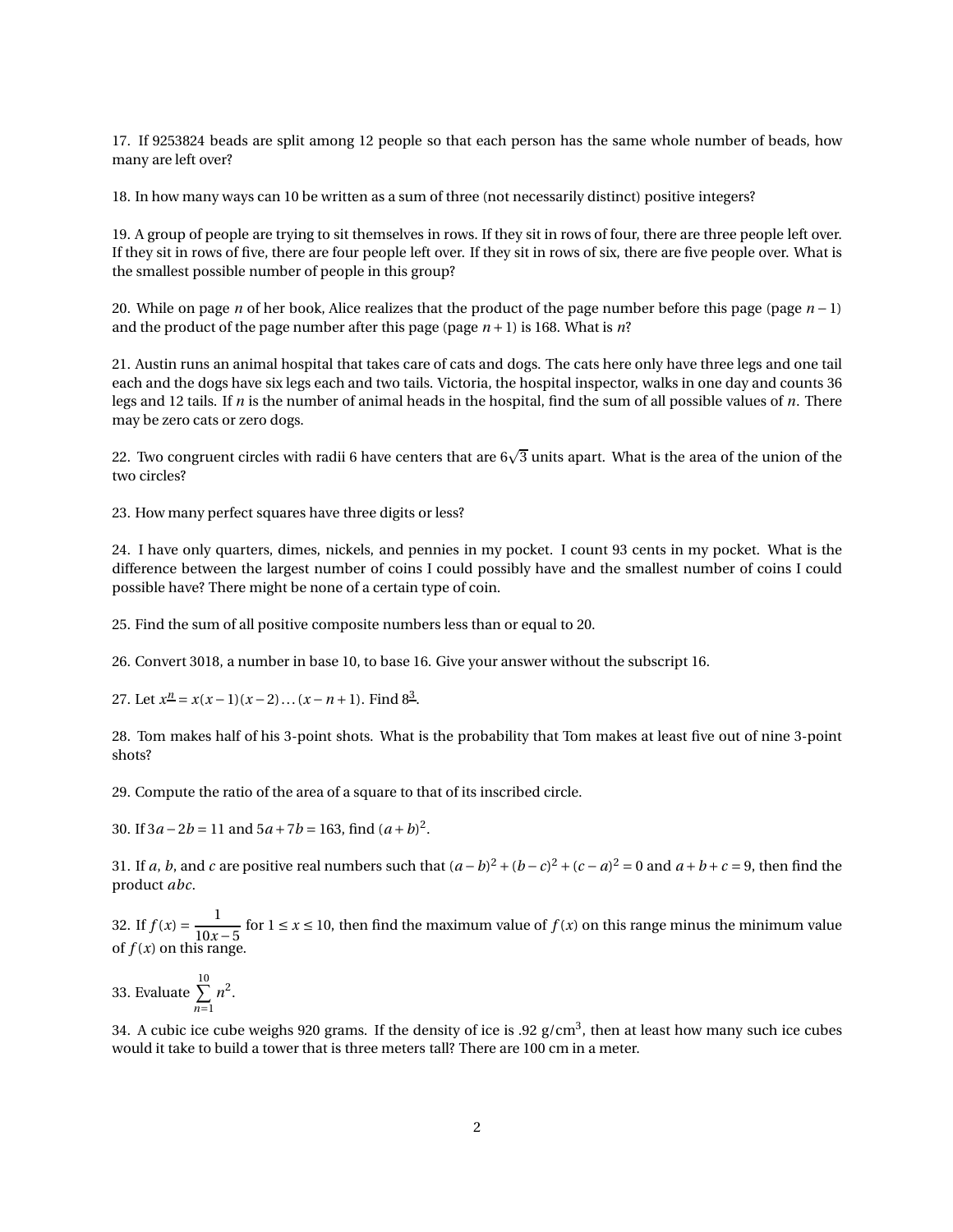35. Sam and Sherry are playing a game of Brawl using their favorite characters, Pit and Olimar respectively. Sam's percentage probability of winning is 55% while Sherry's percentage probability of winning is 45%. After two oneon-one matches, what is the probability that each has won a match?

36. Two positive integers are relatively prime if they share no factors other than 1. *φ*(*n*) is the defined as the number of numbers less than or equal to *n* that are relatively prime to *n*. For example,  $\phi(6) = 2$ . Find  $\phi(35)$ .

37. How many integer solutions  $(a, b)$ , with  $a < b$ , does the equation  $ab + a + b = 17$  have?

38.  $n! = n(n-1)(n-2)...3 \cdot 2 \cdot 1$ . Find the greatest integer *a* such that 50! is divisible by  $2^a$ .

- 39. Find the ratio of volume to surface area of a cube with side length 18.
- 40. What is the length of the median to the hypotenuse in a 6−8−10 right triangle?
- 41. In the drawing,  $\overline{AB} = 7$ ,  $\overline{AD} = 16$ , and  $\overline{AC} = 8$ . Compute  $\overline{CE}$ .



42. In  $\triangle ABC$ ,  $\overline{AB}$  = 9 and  $\overline{BC}$  = 8. If  $\angle ABC$  = 30<sup>*o*</sup>, then what is the area of  $\triangle ABC$ ?

43. Compute  $\sqrt{2+\sqrt{2+\sqrt{2+\ldots}}}}$ 

44.  $\lfloor x \rfloor$  is defined as the greatest integer less than or equal to *x*. For example,  $\lfloor 5.5 \rfloor = 5$ ,  $\lfloor \pi \rfloor = 3$ , and  $\lfloor 4 \rfloor = 4$ . Compute the values of *x* for which  $\lfloor x \rfloor x \rfloor + x \rfloor = 2$ .

45. Each of three congruent circles is externally tangent to the other two. If the radius of each circle is 4, then find the area of the region in the middle of the three circles.

46. The real numbers  $a_1, a_2, a_3, \ldots, a_{20}$  are written in that order around a circle. Given that  $a_1 = 1, a_{11} = 2, a_{14} = 3$ , and that the sum of any four consecutive terms is 20, find *a*4.

47. If  $x^3 + ax^2 - 6x - 12$  is evenly divisible by  $x - 1$ , then find *a*.

48. Compute 
$$
\log_{10}\left(\frac{1}{2}\right) + \log_{10}\left(\frac{2}{3}\right) + \log_{10}\left(\frac{3}{4}\right) + ... + \log_{10}\left(\frac{999}{1000}\right)
$$
.

49. If there are 6,000,000,001 people in the world and each has less than 100,000 hairs on his or her head, find the maximum number of people that MUST have the same number of hairs on their head.

50. Square *ABCD* has side length 4. Points *<sup>E</sup>* and *<sup>F</sup>* are on sides *AB* and *BC*, respectively, such that *AE*  $\frac{1}{EB}$  = 2 and